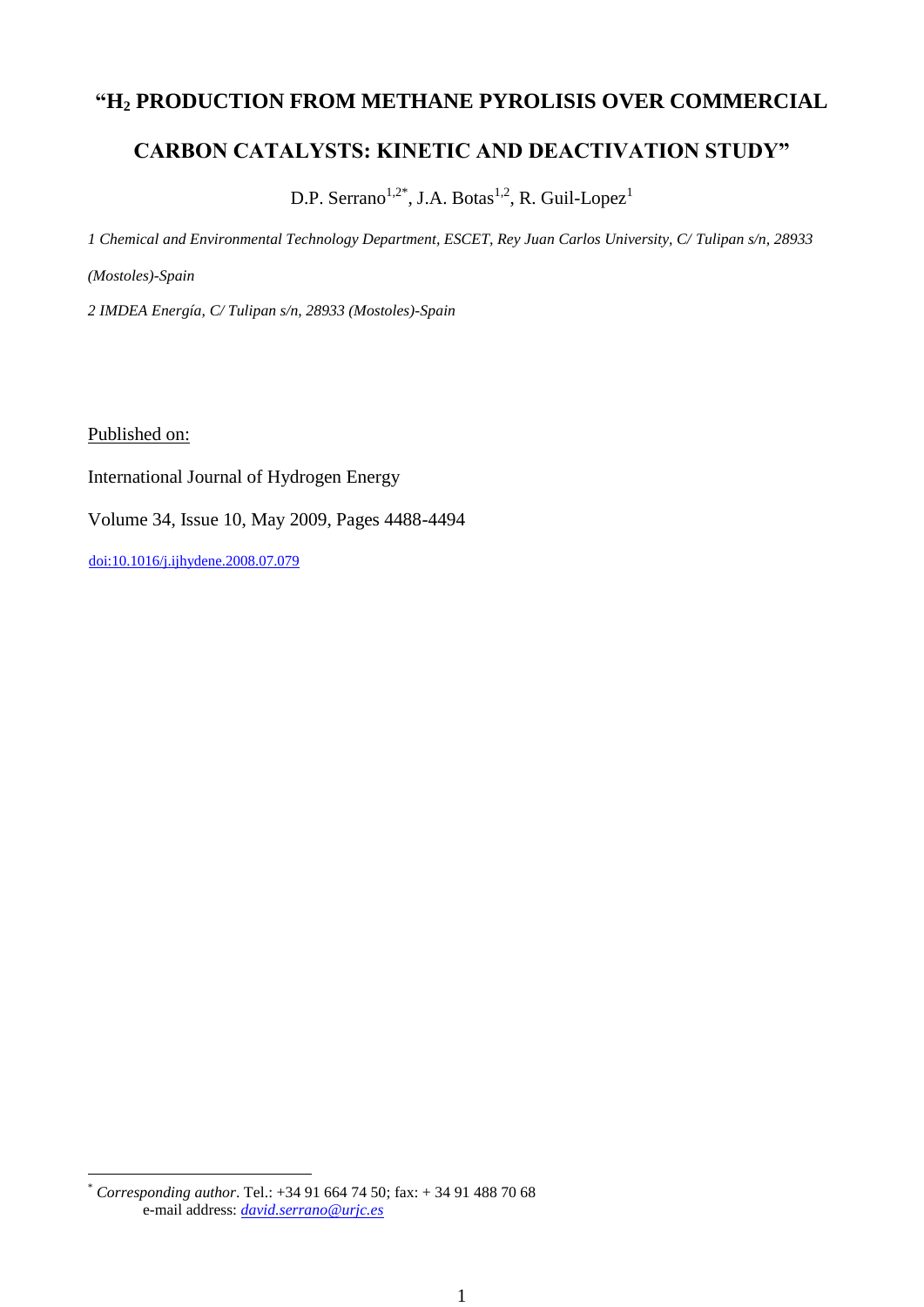#### **Abstract**

Hydrogen production from catalytic methane decomposition (DeCH4) is a simple process to produce high purity hydrogen with no formation of carbon oxides (CO or  $CO<sub>2</sub>$ ). However, to completely avoid those emissions, the catalyst must not be regenerated. Therefore, it is necessary to use inexpensive catalysts, which show low deactivation during the process. Use of carbon materials as catalysts fulfils these requirements.

Methane decomposition catalysed by a number of commercial carbons has been studied in this work using both constant and variable temperature experiments. The results obtained showed that the most active catalyst at short reaction times was activated carbon, but it underwent a fast deactivation due to the deposition of the carbon formed from methane cracking. On the contrary, carbon blacks, and especially the CB-bp sample, present high reaction rates for methane decomposition at both short and long reaction times. Carbon nanotubes exhibit a relatively low activity in spite of containing significant amounts of metals. The initial loss of activity observed with the different catalysts is attributed mainly to the blockage of their micropores due to the deposition of the carbon formed during the reaction.

**Keywords:** hydrogen production, methane decarbonization, carbon catalyst, carbon black, activated carbon, carbon nanotubes.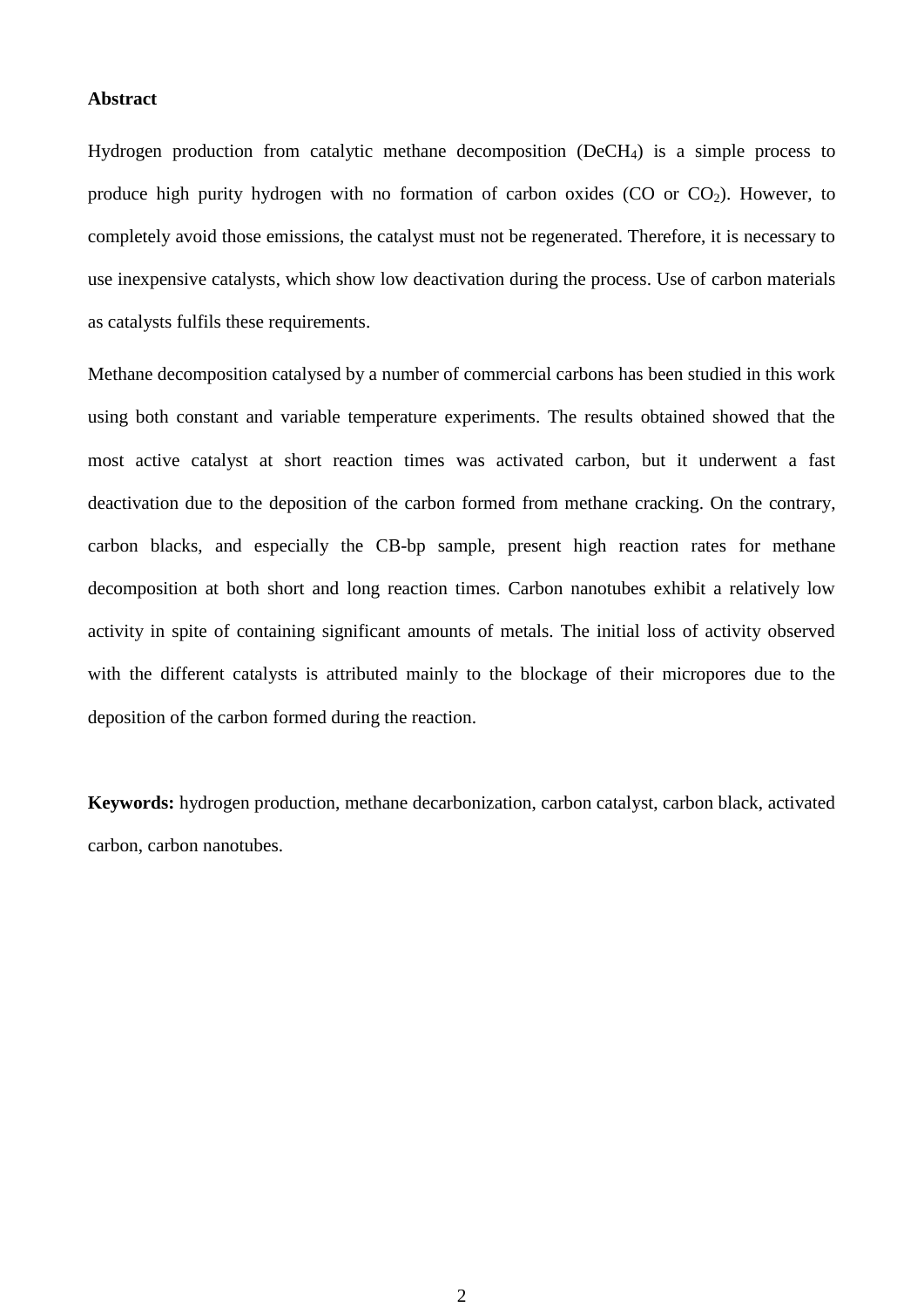# **1. Introduction**

Hydrogen demand is ever growing, not only for using it as reactant in traditional applications (component of synthesis gas and hydrogenation processes, for instance), but also to use it as energy carrier [1]. The shift towards a hydrogen economy has been forecasted to take place in the next decades, which will result in a strong increase in the demand for hydrogen [2]. Thereby, it is necessary a change in the current energy system, which involves the development of new and alternative energy sources. Accordingly, new routes for hydrogen production must be found. Water is the ideal source for hydrogen, although water splitting is a process still in the initial phase of development [3,4]. Other promising renewable source for hydrogen production is biomass. A number of bio-materials have attracted attention in the last years to produce hydrogen by reforming [5-7]. In this way, biomass fermentation leads to bioethanol, which can be subjected to reforming to provide an alternative hydrogen production route. However, the fast deactivation of the metal catalysts used in this reaction and the presence of other competitive reactions, which decrease hydrogen selectivity, impose severe limitations on this technology [8].

Therefore, alternative processes must be developed, and current sources, including fossil fuels, must be also taken into account to produce hydrogen in short-medium terms. Nowadays, methane/natural gas reforming (SMR) is the most common industrial process for hydrogen production, due to the optimization of the use of energy in the centralised version of this process which reduces the cost of hydrogen production [9]. It involves the endothermic transformation of methane and water into hydrogen and carbon oxides  $(CO)$  and  $CO<sub>2</sub>$ ). Hydrogen production from steam reforming of natural gas consists of several stages: (i) endothermic catalytic reforming of methane at high temperature (1073–1173 K) to produce synthesis gas; (ii) low temperature catalytic water gas shift (WGS) reaction (450-530 K) to convert CO into  $CO_2$ ; and (iii) separation of the  $H_2$ -CO<sub>2</sub> mixture using a pressure-swing adsorption (PSA) unit. The process includes other stages such as a stock desulphurization unit and a steam generation section. For hydrogen use in polymeric exchange membrane fuel cells (PEMFC), CO concentration must also be minimized (less than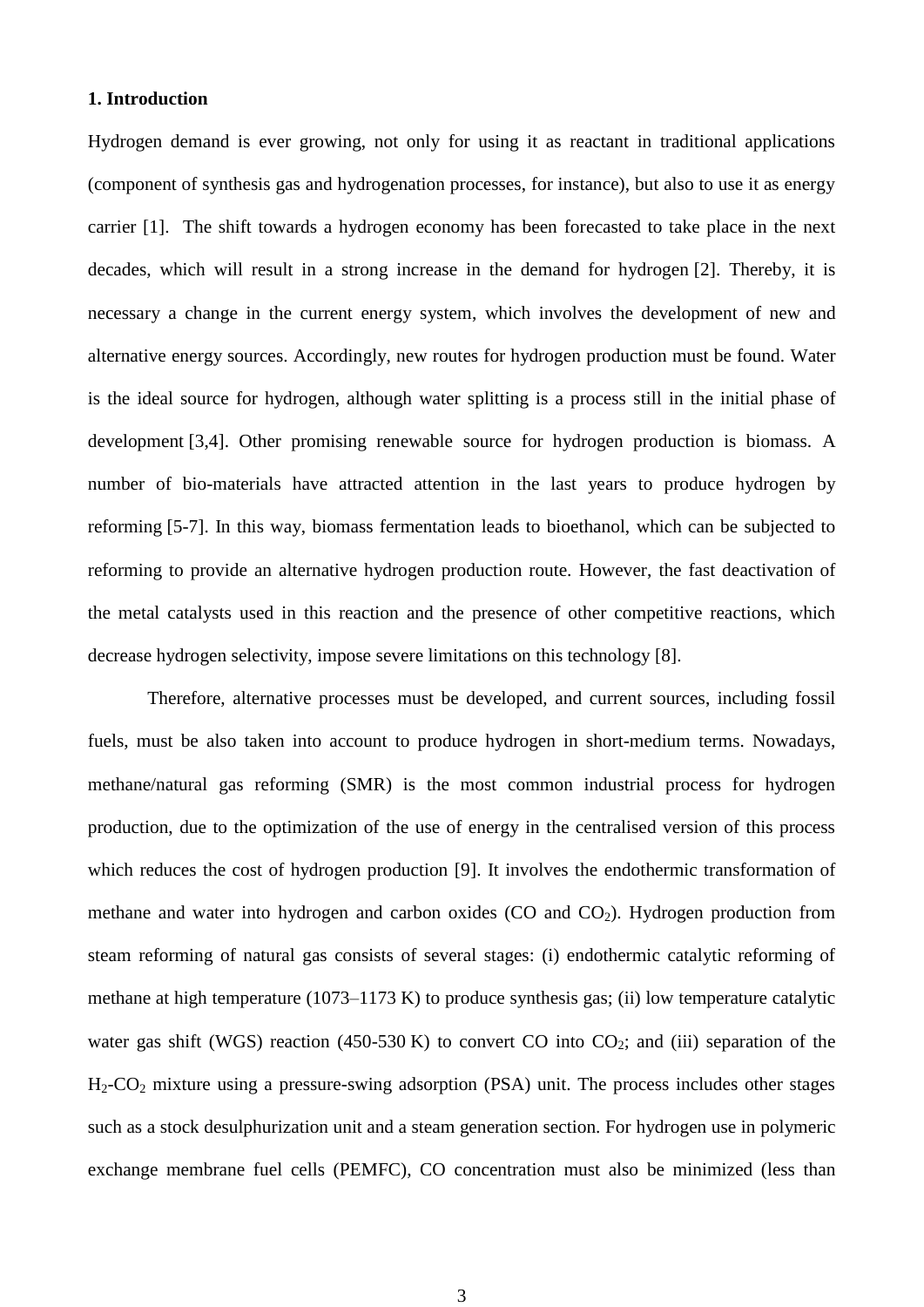10 ppm) because it strongly poisons the anode electrocatalyst (Pt or Pt-Ru). Finally, the growth of concern on the anthropogenic  $CO_2$  emissions reduction is forcing to capture and storage the  $CO_2$ produced in each stage. The economic and energy cost of these additional operations reduces the overall efficiency and interest of this process, increasing the price of the hydrogen produced by steam reforming.

Among the possible hydrogen production technologies, the catalytic methane decomposition (DeCH4) fulfils those requirements [10-13], not accomplished by SMR:

$$
CH_4(g) \to C(s) + 2 H_2(g),
$$
  $\Delta H_{1073} = 90.1 \text{ kJ/mol (CH}_4)$  Equation 1

The methane decomposition is a moderately endothermic process, which yields hydrogen as only gaseous product. The DeCH<sub>4</sub> process does not include WGS and PSA stages or others  $CO<sub>2</sub>$  capture and storage steps, which considerably simplifies the process and brings near the economical cost of hydrogen compared to that of the SMR process [11,12]. Moreover, hydrogen production by catalytic decomposition of methane, not only reduces the  $CO<sub>2</sub>$  emissions, but it allows high purity hydrogen to be obtained, which is optimal for its use in fuel cell applications. If in the future hydrogen is obtained using this process at a commercial scale, large amounts of solid carbon will be also co-produced (Equation 1). Therefore, the development of new carbon applications is a key factor to consolidate DeCH<sub>4</sub> technology as a feasible method for producing hydrogen. The carbon uses will depend on its nature and properties [14].

Traditionally, methane decomposition has been performed using metal catalysts, mainly Ni-based catalysts, as a typical way to produce carbon nanofibers. If the aim of the process is nanofiber production, Ni-catalyst must be destroyed after the reaction, to recover the produced nanofibers deposited on the catalyst [15,16]. However, when the aim of the process is hydrogen production, the Ni-catalyst must be recovered. Then, Ni particles must be stabilised to avoid their sintering along the different reaction-regeneration cycles [17-19].

Muradov has analysed energetic and economical factors to develop the catalytic DeCH<sub>4</sub> process using carbon as catalyst [13]. Carbon catalysts are not expensive materials, hence no regeneration is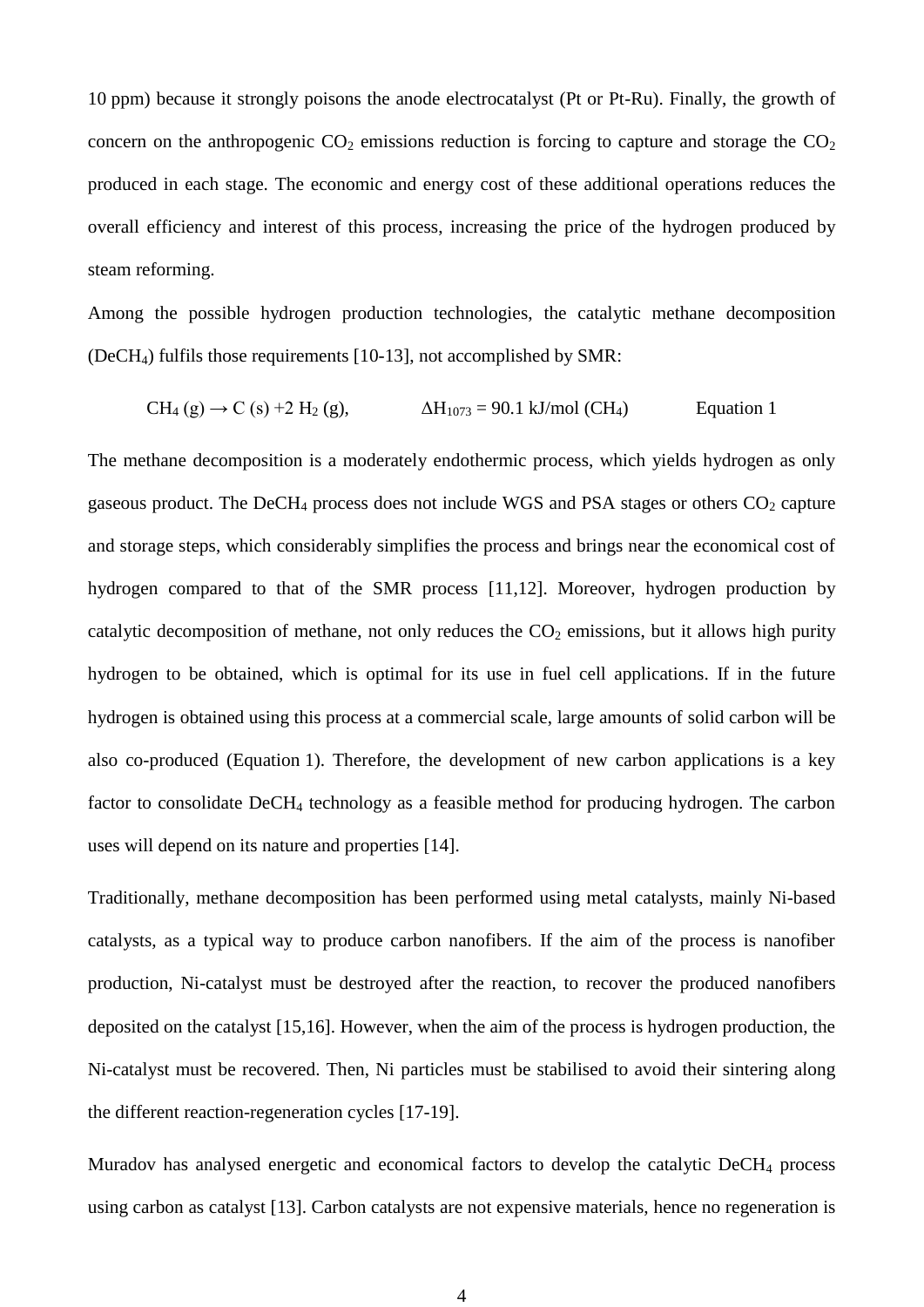needed. The oxygenate groups usually present on the carbon surface are removed before reaching the methane decomposition temperature, avoiding the contamination of the produced hydrogen with CO or CO<sub>2</sub>. Specific studies using a variety of carbonaceous materials [20], such as coal char [21], activated carbons [22] or carbon blacks [23], as catalysts in this process have been carried out. In all cases, catalyst deactivation is present as a major issue due to the high amounts of carbon formed from methane decomposition.

In this context, the present work has been focussed on the activity exhibited in hydrogen production by methane decomposition by a number of commercial carbon materials. The evolution of the catalyst activity along the reaction time has been analyzed in order to evaluate their deactivation. Both initial activity and deactivation rate have been related with the properties of the carbon catalysts.

#### **2. Experimental**

#### **Carbon samples**

A total of five commercial carbons were used as catalysts for hydrogen production by methane decomposition. The carbon materials were chosen having a wide range of properties in order to ascertain their influence on the reaction being investigated. Two samples from Cabot *Corp.* (Vulcan XC72 and Black Pearls 2000, named CB-v and CB-bp, respectively), having different textural properties, were used as representatives of carbon black. An activated carbon (AC) from Merck was used as a microporous reference material. The multi-wall nanotubes sample was obtained from Sun Nanotech., having a high metal loading (named MWNT). Finally, graphite (GRAPH) from Fluka was used as a highly crystalline carbon.

# **Carbon characterization**

The textural properties of the catalysts were determined from  $N_2$  adsorption/desorption isotherms at 77 K, obtained with a Micromeritics TRISTAR 3000 instrument. Previously, the samples were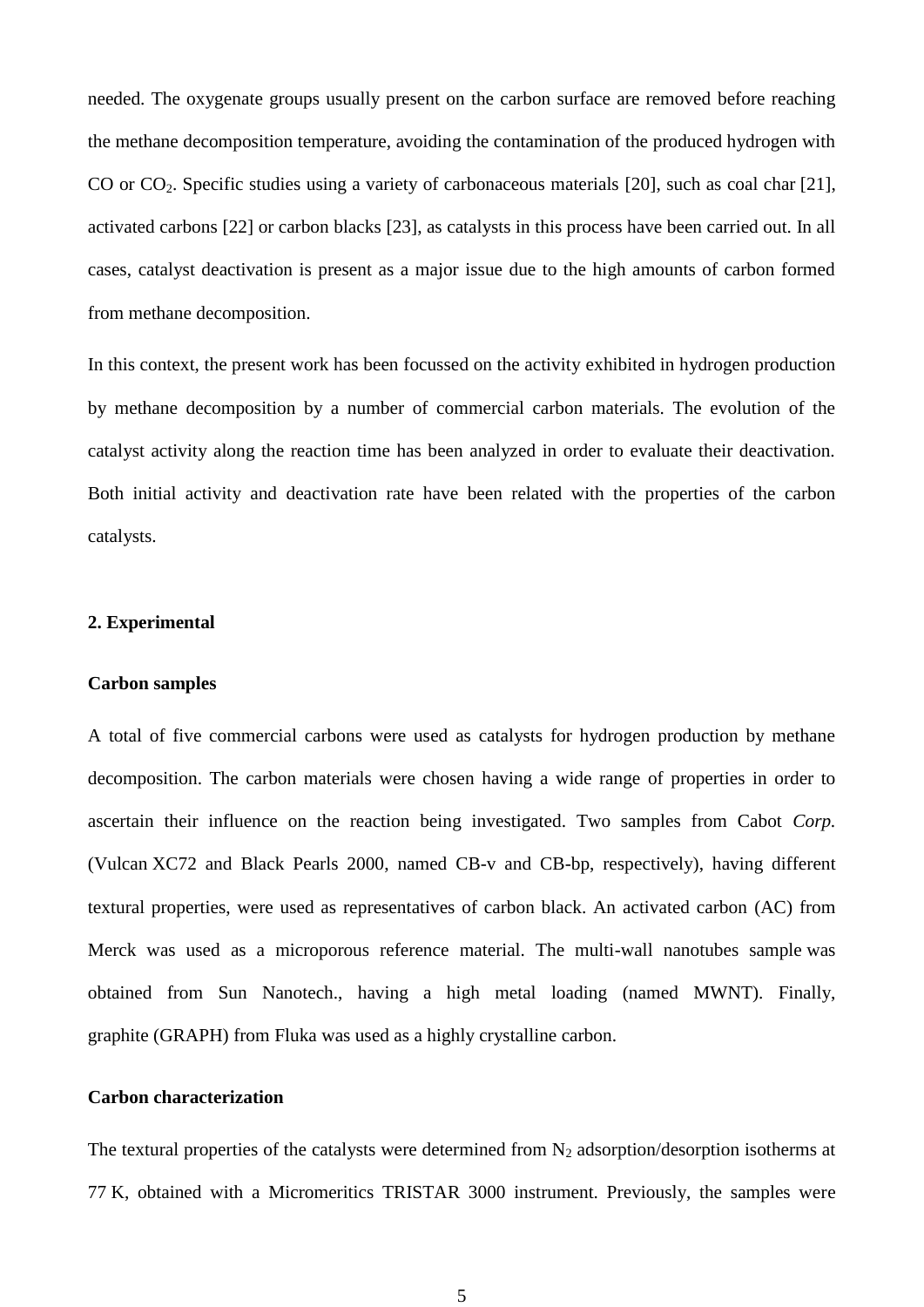outgassed at 200 °C overnight. The surface area was calculated by applying the BET equation, whereas the distribution between micropore and external surface area was evaluated using the t-plot method.

XRD patterns of the carbons were recorded on a Philips PW 3040/00 X'Pert MPD/MRD diffractometer using Cu-K*<sup>α</sup>* radiation at a scan rate of 0.2 º·s−1 in the 2*θ* range of 5°–60°. The order of the graphene planes in each carbon material was studied using the characteristic graphitic C (002) and C (101) peaks.

Thermogravimetric combustion tests of the carbon catalysts were carried out on a TA Instruments SDT 2960 thermal analyser. Samples (5-10 mg) were heated to 1000 °C at 10 °C  $\cdot$ min<sup>-1</sup> with flowing air at  $100 \text{ mL-min}^{-1}$ .

Transmission electron microscopy (TEM) was used to determine the particle size and morphology of both fresh catalysts and produced carbons. The samples were crushed in an agate mortar, dispersed in acetone and dropped onto a holey carbon microgrid. Micrographs were recorded using a Philips Technai 20 microscope operating at 200 kV.

#### **CH<sup>4</sup> decomposition tests**

The catalytic activity of the commercial carbons was tested by thermogravimetric measurements, following the increase in the sample weight during the reaction, caused by the deposition of the carbon formed as a by-product in methane decomposition (Equation 1). These tests were carried out on a TG/DTA SDT 2960 TA Instruments thermal analyser. Catalytic  $CH<sub>4</sub>$  decomposition was performed at atmospheric pressure by passing a flow of 100 mL $\cdot$ min<sup>-1</sup> of 10 % CH<sub>4</sub> in Ar, using about 30  $\mu$ l of each catalyst (i.e. different weights for each carbon) placed in a ceramic pan (90  $\mu$ l of capacity). Since high amounts of carbon deposits are produced as the reaction progresses, the free-volume available in the pan could be a limiting factor. As a consequence of keeping approximately constant the catalyst volume placed in the ceramic pan, and due to the existence of high differences between the densities of the carbon materials, significant variations were produced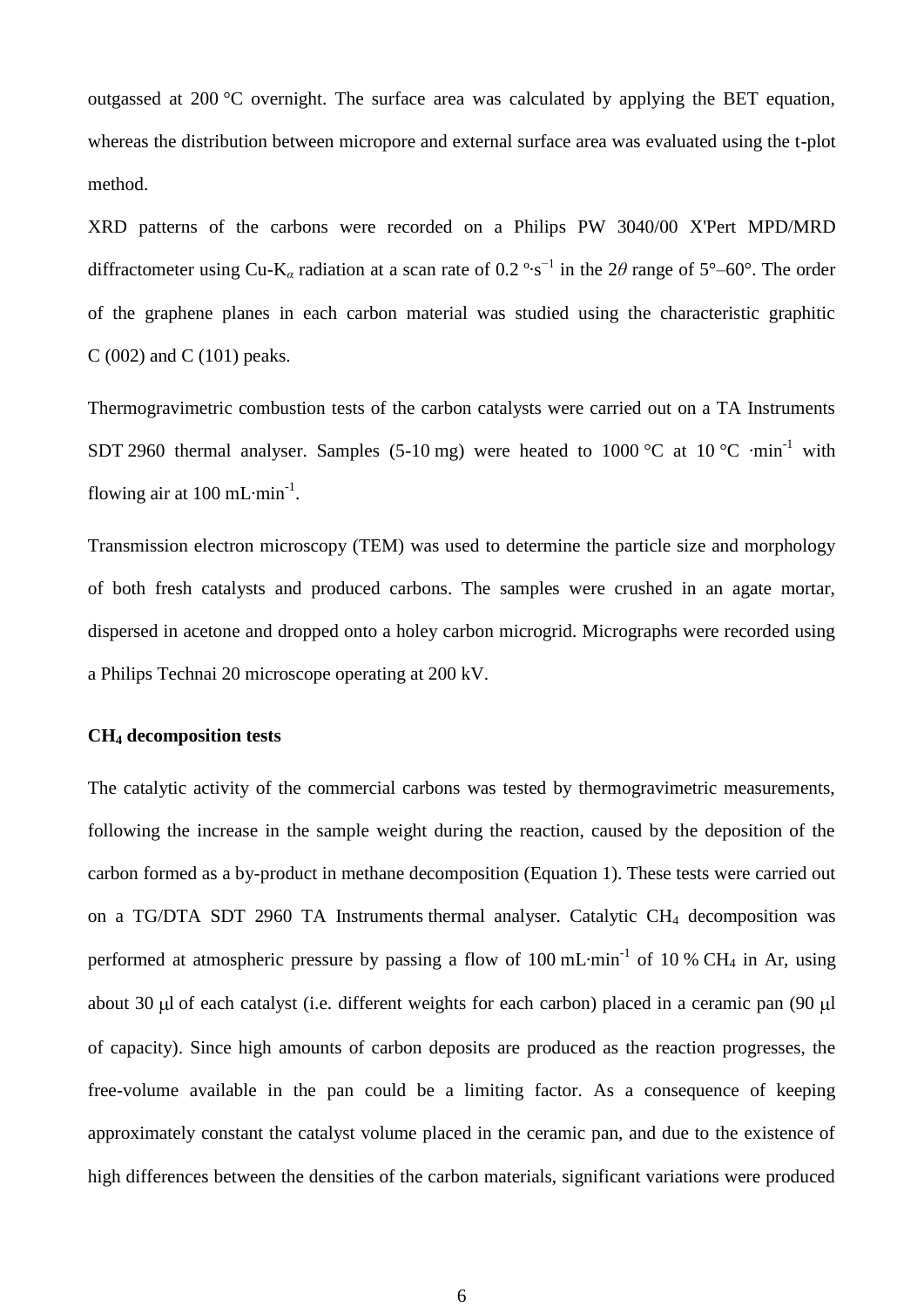regarding the initial catalyst weight, as it is shown in the data included in Table 2. Prior to the reaction, the catalysts were dried under  $N_2$  flow until 250 °C. After drying, the samples were purged under the flow of the reaction mixture at 50 ºC.

Two kinds of tests were carried out:

- Temperature programmed reaction tests were carried out with every catalyst by increasing the temperature in the range 50 - 1100 °C, at a constant heating rate of 10 °C $\cdot$ min<sup>-1</sup>. The systems were then maintained at 1100 ºC during 90 min. Initial catalytic activity was determined for each catalyst using the threshold temperature  $(T_{th}$ , defined as the temperature at which the starting catalyst sample weight increases by 0.05 % due to the carbon deposition coming from methane decomposition).
- Isothermal tests at 900 ºC in order to determine the activity order and its evolution along the reaction time. In this case, an inert stream was passed through the sample during the heating step, being switched to the 10 %  $CH_4$  in Ar mixture once the desired temperature is reached.

#### **3. Results and Discussion**

#### **Properties of the carbon catalysts**

The main properties of the carbonaceous materials selected for being tested as catalysts in methane decomposition have been summarized in Table 1.

The textural properties (BET, micropore and external surface areas) of the carbon samples have been determined from the  $N_2$  adsorption-desorption isotherms (see Figure 1 and Table 1). According to these results, the carbon catalysts can be classified into three groups: low surface area (graphite), intermediate surface area (carbon nanotubes and carbon black "vulcan"), and high surface area materials (activated carbon and carbon black "black pearls"). In the case of the activated carbon sample, the isotherm is clearly of type I, according to the IUPAC classification, indicating it is a microporous material. However, the isotherm of the carbon black CB-bp shows a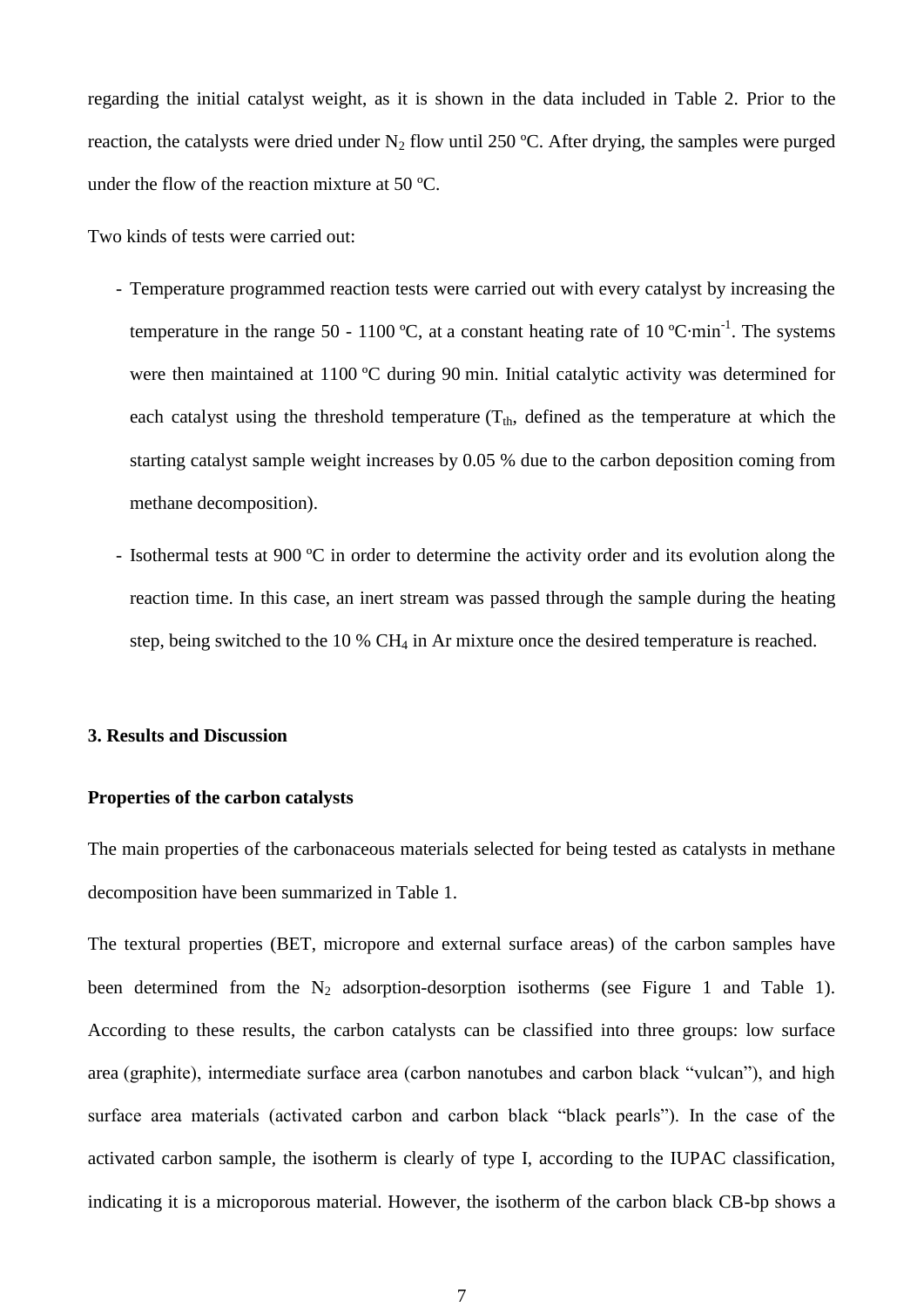more complex shape, exhibiting significant adsorption at low relative pressure due to the presence of micropores, but showing also a sharp increase at high relative pressure originated from interparticle porosity. The latter is related to the small particle size of this sample, which is within the nanometer range, as shown in the TEM images (Figure 2). Both CB samples are formed by nanoparticles, which are smaller in the case of the CB-bp material. Accordingly, this catalyst presents also a significant amount of external surface area. In contrast, the CB-v sample exhibits little microporosity, showing that it consists mainly of non-porous nanoparticles, whereas most of its surface area is related to the external surface of the latter. Multi-wall nanotubes present a small surface area, whereas this parameter is even lower for the graphite sample.

The results from the XRD measurements are shown as the ratio between two of the peaks typical of graphenic materials, C(002) at  $2\theta = 26^\circ$  and C(101) at  $2\theta = 44^\circ$  (Table 1). The value of the intensity ratio C(101)/C(002) is usually taken as inversely related to the order of the graphene sheets [24,25]. Thus, the highly ordered planes of the graphite (GRAPH), which are piled up, show a low value of this XRD peak ratio. On the contrary, strongly disordered materials having a high surface area, as it is the case of AC and CB-bp, present a XRD peak ratio close to 1.

The order of the graphene layers for each carbon material can be also evidenced in the TEM measurements. Figure 3 shows the micrographs corresponding to four of the commercial carbons, which are presented by their increasing graphene sheet order: a) activated carbon; b) carbon black "black pearls"; c) carbon black "vulcan"; and d) high metal loading muti-wall nanotubes. Highly disordered AC (Fig. 3-a) shows very small environments of ordered graphene layers, which can be distinguished just at high resolution TEM. CB-bp shows larger areas of graphene sheets than in AC, whereas concentric graphene planes, characteristics of carbon black, starts to be noticed in this sample (Fig. 3-b). In the case of CB-v, clearly visible concentric graphene layers can be observed in the TEM micrographs (Fig. 3-c). Finally, MWNT shows the typical carbon nanotube arrangement with a pore size about 6.5 nm (Fig. 3-d), which is determined by the particle size of the metal used for nanotube preparation. All carbons were graphene materials, and the average value of the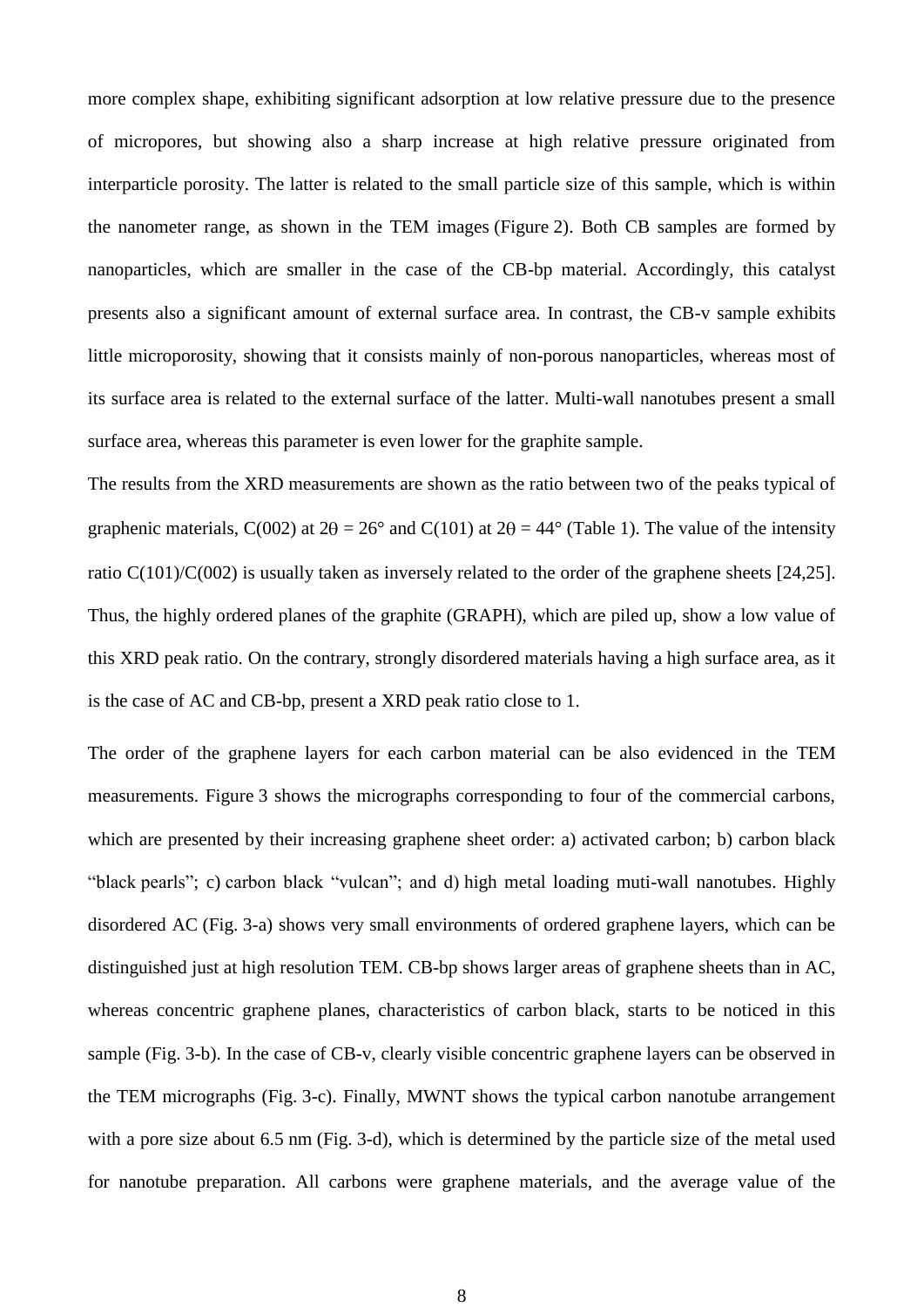graphene layers spacing derived from the TEM measurements was very close to the crystalline graphite d-spacing  $(\sim 3.4 - 3.5 \text{ Å})$ .

Similar conclusions can be obtained when analyzing the results of the carbon combustion temperatures (Table 1), which follow the sequence:  $AC < CB$ -bp $< CB$ -v $<$ GRAPH. This order of combustion temperatures agrees well with the graphene layers order, which is an expected result since a higher temperature is assumed to be necessary for breaking down a more stable crystalline structure. Thus, this sequence follows almost the same trend as that of the graphene layers order determined by XRD or TEM. However, the MWNT sample is out of the combustion data sequence, probably due to the presence of high amount of metals  $(15\% \text{ w/w})$ , that decrease the combustion temperature, as they catalyse the carbon combustion.

#### **CH<sup>4</sup> decomposition over carbon catalysts**

The results obtained in the methane decomposition tests carried out at constant temperature using these carbons as catalysts are shown in Figure 4 as plots of sample weight evolution (%) *vs.* time. The results obtained with the graphite sample has not been included as this material showed a negligible weight increase, indicating it is not active in methane decomposition at least at the temperature used in these experiments (900 $^{\circ}$ C). Likewise, the threshold temperature (T<sub>th</sub>) value from temperature-programmed reaction tests evidenced that graphite becomes active when reaching temperatures greater than 900 ºC (Table 2). The negligible activity of the graphite sample can be interpreted as a consequence of its high order degree (absence of defects) and its really low surface area.

The weight increase curves show two stages for most catalysts, with a progressive reduction in the slope as the reaction progresses. This fact can be directly related with the catalyst deactivation as a consequence of the carbon formed from methane decomposition which is deposited on the catalyst. This effect is clearly visible in the case of the active carbon sample, which passes from being the most active catalyst at short reaction times to present and almost negligible activity at long reaction times. On the contrary, just a small change in the slope of the curve corresponding to the MWNT

9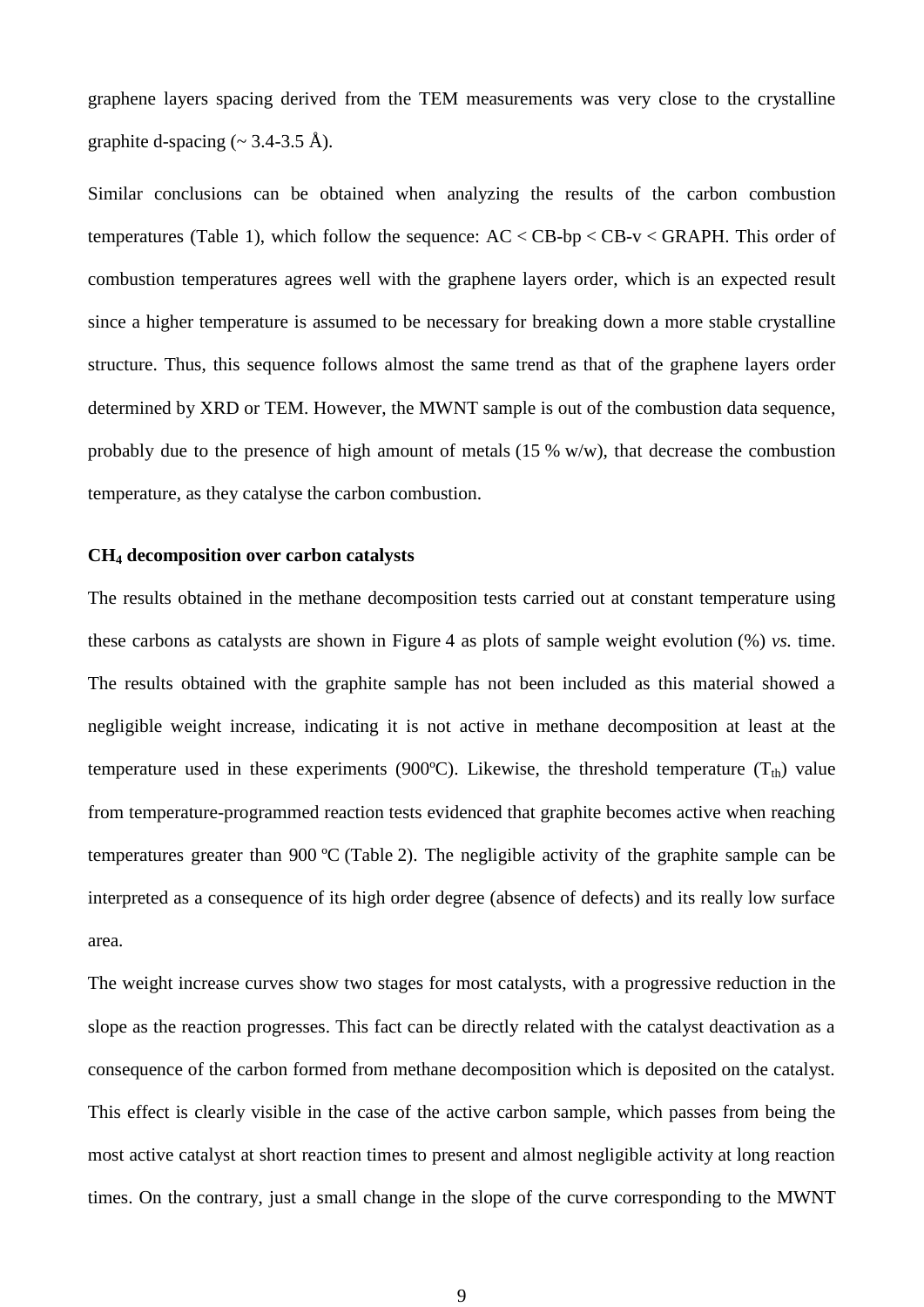sample occurs along the reaction time. These findings can be confirmed from the data included in Table 2, where the values of the reaction rate at different times are shown in addition to the amount of carbon deposited on each catalyst for a prolonged reaction time.

At short reaction times  $(t = 10 \text{ min})$ , the activity order observed is as follows:  $AC \sim CB$ -bp  $> CB$ -v  $> MWNT$ . This order agrees well with that found when using temperature programmed conditions (Table 2). In this case, the threshold temperature  $(T<sub>th</sub>)$  is the main parameter determining the catalytic behaviour: a low  $T_{th}$  indicates a high carbon activity, whereas a high  $T_{th}$  is associated to a low catalytic activity. In addition, this activity order is the same as that found in the literature for this kind of carbon catalysts in isothermal experiments carried out at 850 C [20,26]. In the present work, AC and CB-bp were the materials exhibiting the lowest threshold temperatures, fact that has partially been assigned to their high surface area, although the main variable determining the activity has been recently proposed to be the disorder degree present in the graphene layers [24,27]. These parameters seem to be also the main factors determining the activity in the experiments performed in the present work at constant temperature and short reaction times.

However, the order of activity is significantly modified when analyzing the reaction rates obtained at long reaction times (see Table 2). In this case, AC is almost inactive in the reaction, showing that it has been almost completely deactivated by the carbon formed by methane decomposition. Since the AC sample is a microporous material, this result can be interpreted as a consequence of the micropore blockage by the deposited carbon, as evidenced in the TEM images of the spent catalyst (not shown here). In previous works, the same hypothesis has been proposed to justify the fast deactivation showed by activated carbon catalysts [20,22]. In contrast, the MWNT sample keeps around 74% of its initial activity after 100 min of reaction, indicating this material is little affected by the carbon deposits at least under the conditions here employed. Nevertheless, the reaction rate obtained with MWNT at long reaction times is still well below that observed using the CB-bp sample. Although the latter presents a high value of micropore surface area, which is probably also deactivated by the carbon deposition, it possesses a high share of external surface area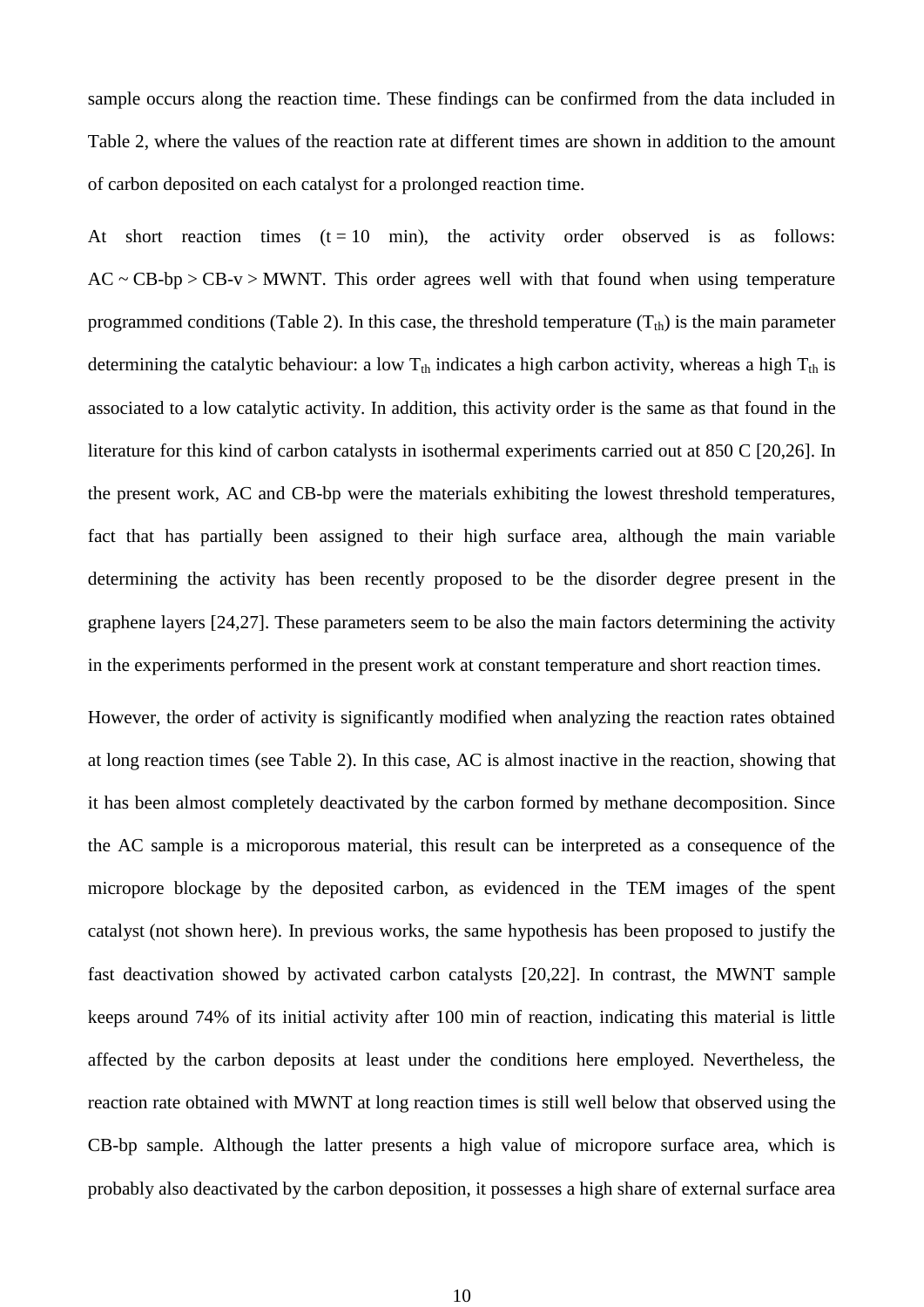as it is formed by nanoparticles. This external surface area is probably the reason of the high activity exhibited by this sample at long reaction times and of its slow deactivation. The combination of both high initial reaction rate and resistance to deactivation in the CB-bp sample explain the high value of the carbon deposited on this material after 150 min of reaction.

## **4. Conclusions**

A wide range of activities and deactivation rates have been obtained when using different carbonaceous materials as catalysts for hydrogen production by methane decomposition.

At short reaction times, the activity is mainly determined by the overall surface area and the amount of defects present in the graphene layers of the catalysts. However, at long reaction times the deposition of high amounts of carbon formed from methane decomposition may cause a significant deactivation of the catalysts, mainly by blockage of their micropores.

While graphite is practically inactive, at least at the temperature used in the present work, due to its small surface area and high degree of graphene order, activated carbon is the material with the highest reaction rate at short times. However, the latter becomes almost completely deactivated at long reaction times as a consequence of carbon deposition as it is mainly a microporous solid. The sample of multiwall nanotubes was quite resistant to deactivation, although showing a relatively low activity in the whole range of reaction times investigated. Finally, carbon black samples present an intermediate behaviour with both high initial reaction rates and significant resistance to deactivation. The best combination of both parameters is obtained with the CB-bp sample due to its high overall surface area and disorder degree of the graphene layers (high reaction rates at short times) and large share of external surface area (resistance to deactivation by carbon deposition and high activity at long reaction times).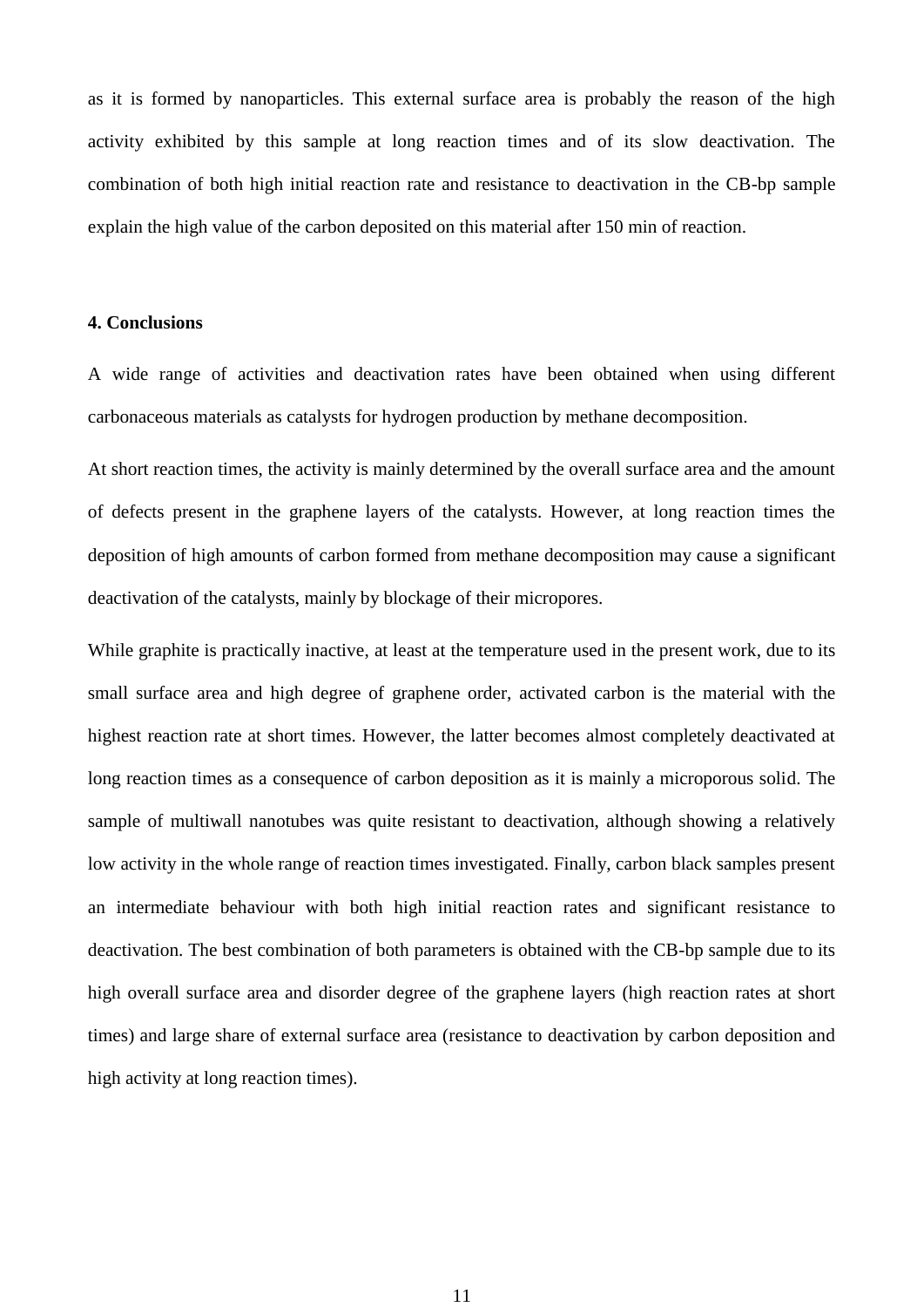## **Acknowledgements**

The authors wish to thank "*Comunidad de Madrid*" for its financial support to the PHISICO2 Project through the Programme of Activities between Research Groups (S-0505/ENE-404). RGL acknowledges the *"Spanish Ministry of Science and Education*" and the European Social Fund for a "*Ramon-y-Cajal*" contract.

#### **References**

[1] Rostrup-Nielsen T. Manufacture of Hydrogen. *Catal. Today* 2005; **106**: 293-296.

[2] Marbán G, Valdés-Solís T. Towarsd the Hydrogen Economy?. *Int. J. Hydrogen Energy* 2007; **32**: 1625-1637.

[3] Ikuma Y, Bessho H. Effect of Pt concentration on the production of hydrogen by  $TiO<sub>2</sub>$ photocatalyst. *Int. J. Hydrogen Energy* 2007; **32** (14): 2689-2692.

[4] Huang C, Tabatabaie-Raissi A, Muradov N. A thermochemical cycle for production of hydrogen and/or oxygen via water splitting processes. *PCT Int. Appl*. 2007: WO2007002614A2.

[5] Vagia ECh, Lemonidou AA. Thermodynamic analysis of hydrogen production via steam reforming of selected components of aqueous bio-oil fraction. *Int. J. Hydrogen Energy* 2007; **32**  (2): 212-223.

[6] Westermann P, Jorgensen B, Lange L, Ahring B, Christensen CH. Maximizing renewable hydrogen production from biomass in a bio/catalytic refinery. *Int. J. Hydrogen Energy* 2007; **32**  (17): 4135-4141.

[7] Kinoshita CM, Turn SQ. Production of hydrogen from bio-oil using CaO as a CO<sub>2</sub> sorbent. *Int*. *J. Hydrogen Energy* 2003; **28** (10): 1065-1071.

[8] Ni M, Leung, Dennis YC, Leung MKH. A review on reforming bio-ethanol for hydrogen production. *Int. J. Hydrogen Energy* 2007; **32** (15): 3238-3247.

[9] Scholz WH. Process for Industrial Production of Hydrogen and Associated Environmental Effects. *Gas Sep. Purif*. 1993; **7**(3): 131-139.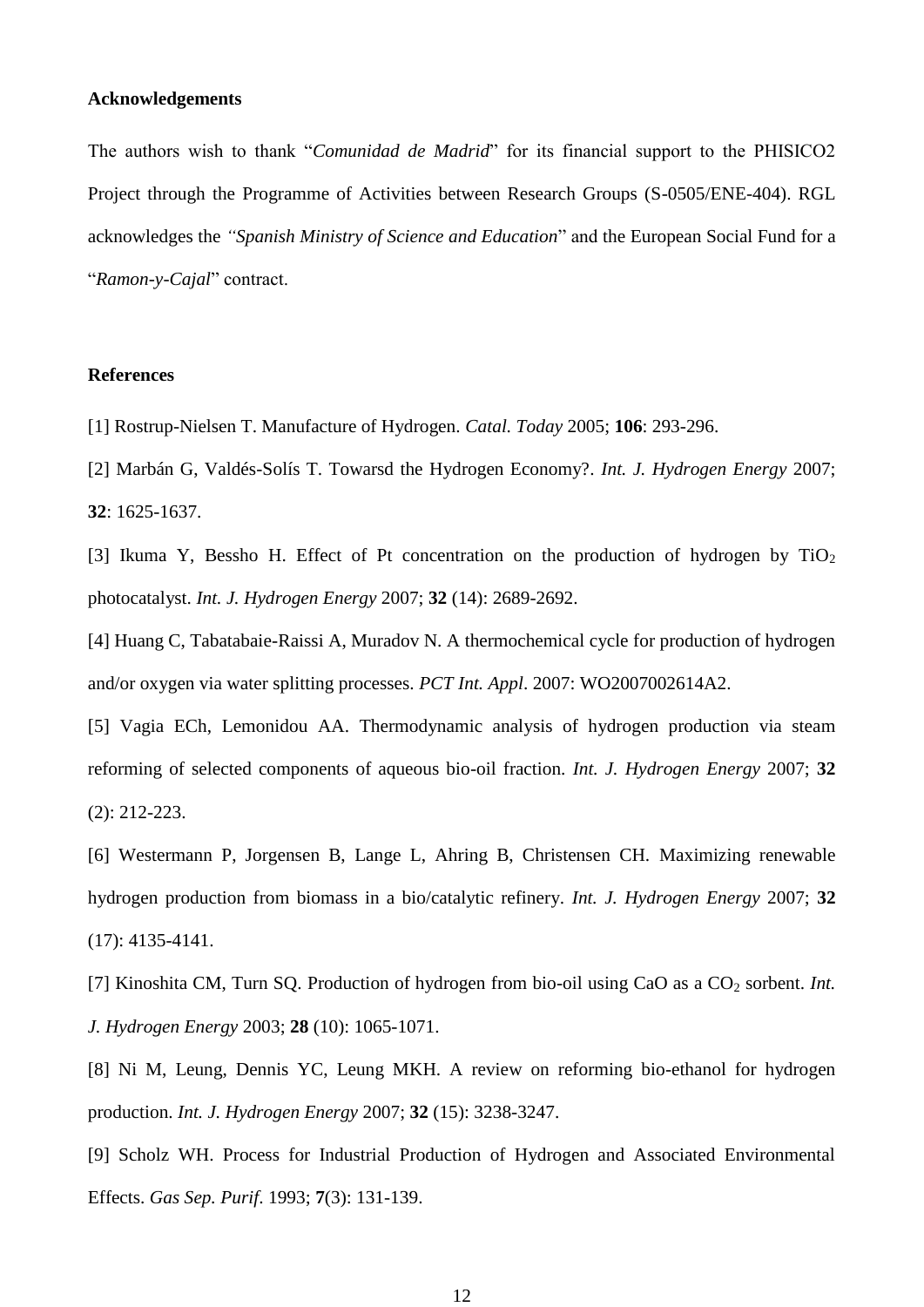[10] Steinberg M, Cheng H. Modern and prospective technologies for hydrogen production from fossil fuels, *Int. J. Hydrogen Energy* 1989; **14**: 797–820.

[11] Steinberg, M. Fossil Fuel Decarbonization Technology for Mitigating Global Warming. *Int. J. Hydrogen Energy* 1998; **23**: 419–425.

[12] Poirier MG, Sapundzhiev C. Catalytic Decomposition of Natural Gas to Hydrogen for Fuel Cell Applications. *Int. J. Hydrogen Energy* 1997; **22**: 429–433.

[13] Muradov NZ, Veziroglu TN. From hydrocarbon to hydrogen-carbon to hydrogen economy. *Int. J. Hydrogen Energy* 2005; **30(2)**: 225-237.

[14] Otsuka K, Takenaka S, Ohtsuki H. Production of pure hydrogen by cyclic decomposition of methane and oxidative elimination of carbon nanofibers on supported-Ni-based catalysts. *Appl. Catal. A: Gen.* 2004; **273**: 113-124

[15] Audier M, Coulon M, Bonnetain L. Hydrogenation of Catalytic Carbons Obtained by Carbon Monoxide Disproportionation or Methane Decomposition on Nickel. *Carbon* 1979; **17**(5): 391-394.

[16] Venugopal A, Naveen Kumar S, Ashok J, Hari Prasad D, Durga Kumari V, Prasad KBS, Subrahmanyam, M. Hydrogen production by catalytic decomposition of methane over  $Ni/SiO<sub>2</sub>$ . *Int. J. Hydrogen Energy* 2007; **32(12)**: 1782-1788.

[17] Villacampa J I, Royo C, Romeo E, Montoya JA, Del Angel P, Monzon A. Catalytic Decomposition of Methane over Ni-Al<sub>2</sub>O<sub>3</sub> Coprecipitated Catalysts; Reaction and Regeneration Studies. *Appl. Catal. A: Gen.* 2003; **252**(2): 363-383

[18] Li Y, Zhang B, Tang X, Xu Y, Shen W. Hydrogen production from methane decomposition over Ni/CeO<sup>2</sup> catalysts. *Catal. Commun.* 2006; **7**(6): 380-386

[19] Guil-Lopez R, La Parola V, Pena MA, Fierro JLG. Hydrogen Production via CH<sub>4</sub> Pyrolysis: Regeneration of ex Hydrotalcite Oxide Catalysts. *Catal. Today* 2006; **116**(3): 289-297

[20] Muradov N, Smith F, T-Raisi A. Catalytic Activity of Carbons for Methane Decomposition Reaction. *Catal. Today* 2005; **102-103**: 225-233.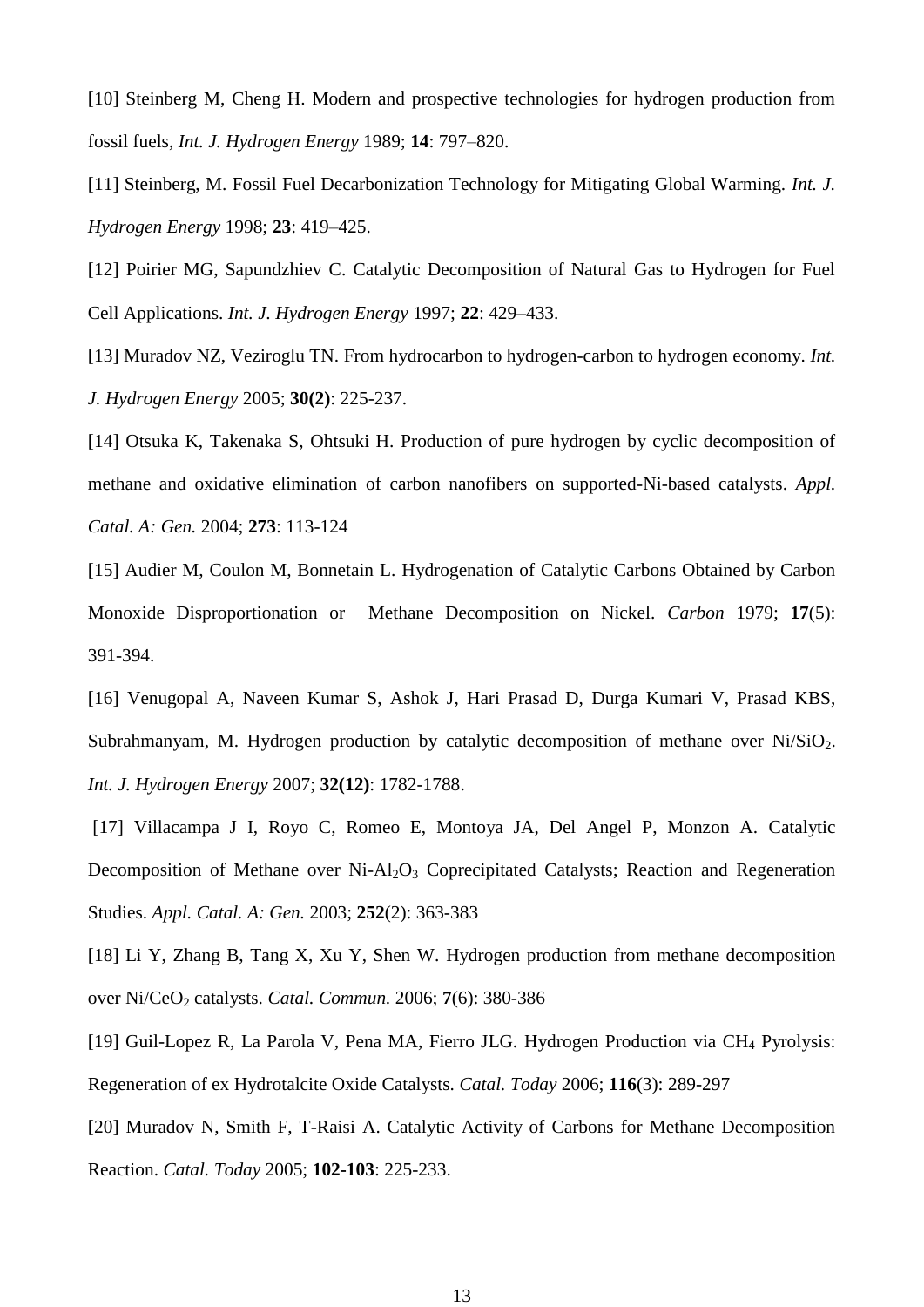[21] Bai Z, Chen H, Li W, Li B. Hydrogen Production by Methane Decomposition over Coal Char. *Int. J. Hydrogen Energy* 2006; **31**: 899-905.

[22] Moliner R, Suelves I, Lazaro MJ, Moreno O. Thermocatalytic Decomposition of Methane over Activated Carbons: Influence of Textural Properties and Surface Chemistry. *Int. J. Hydrogen Energy* 2005; **30**: 293-300.

[23] Dunker AM, Kumar S, Mulawa PA. Production of hydrogen by thermal decomposition of methane in a fluidized-bed reactor-Effects of catalyst, temperature, and residence time. *Int. J. Hydrogen Energy* 2006; **31**: 473-484.

[24] Guil-Lopez R, Fierro JLG, Botas JA, Serrano DP. Study on the Factors Determining the Activity in the Hydrogen Production by Methane Decomposition over Carbon Catalysts. *In preparation*.

[25] Feret, FR. Determination of the crystallinity of calcined and graphitic cokes by X-ray diffraction. *Analyst* 1998; **123**: 595-600.

[26] Suelves I, Lazaro MJ, Moliner R, Pinilla JL, Cubero H. Hydrogen production by methane decarbonization: Carbonaceous catalysts. *Int. J. Hydrogen Energy* 2007; **32**: 3320-3326.

[27] Dufour A, Celzard A, Fierro V, Martin E, Broust F, Zoulalian A. Catalytic decomposition of methane over wood char concurrently activated by a pyrolysis gas. *Appl. Catal. A: Gen.* 2007, *in press*.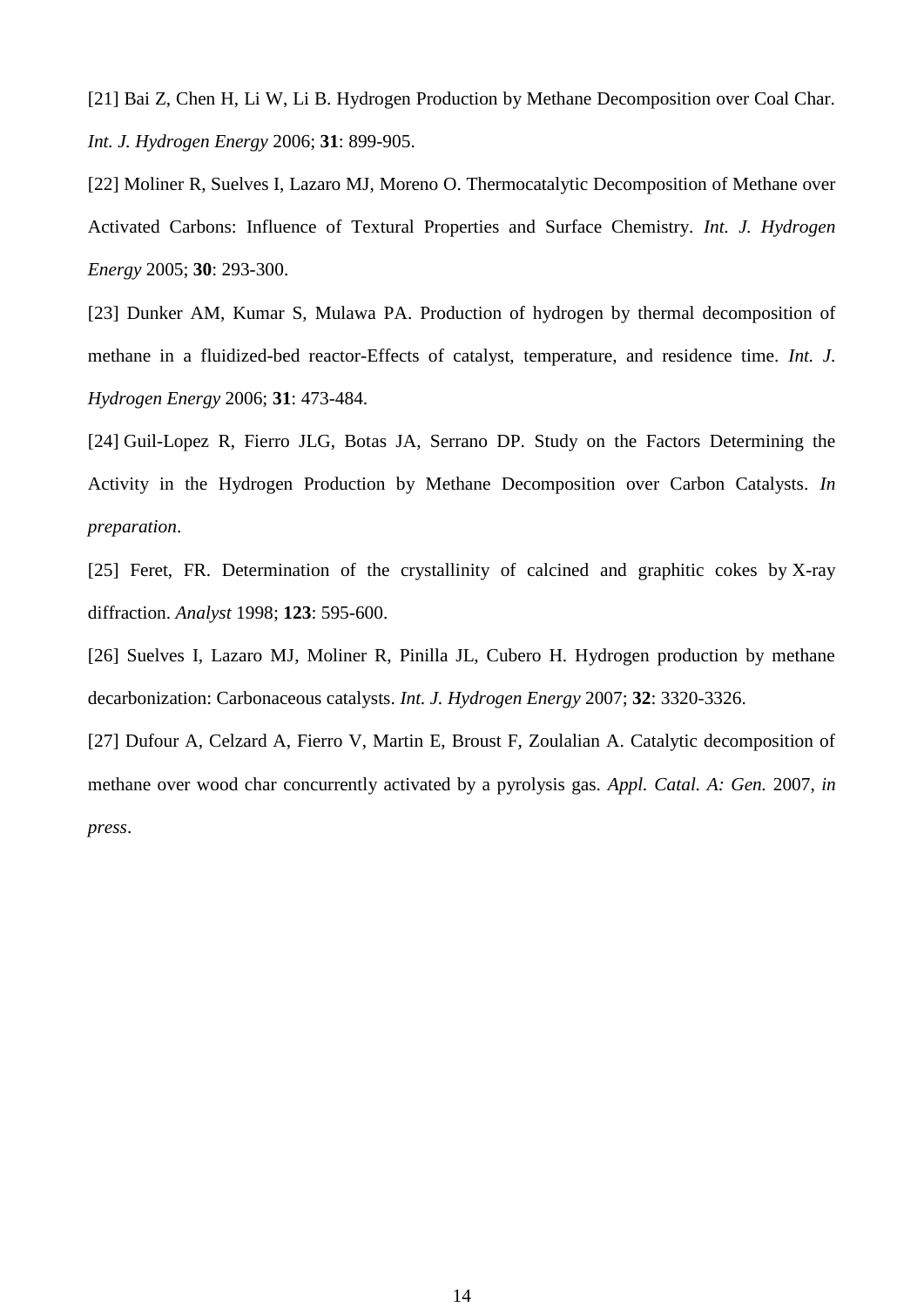# **Figure Caption**



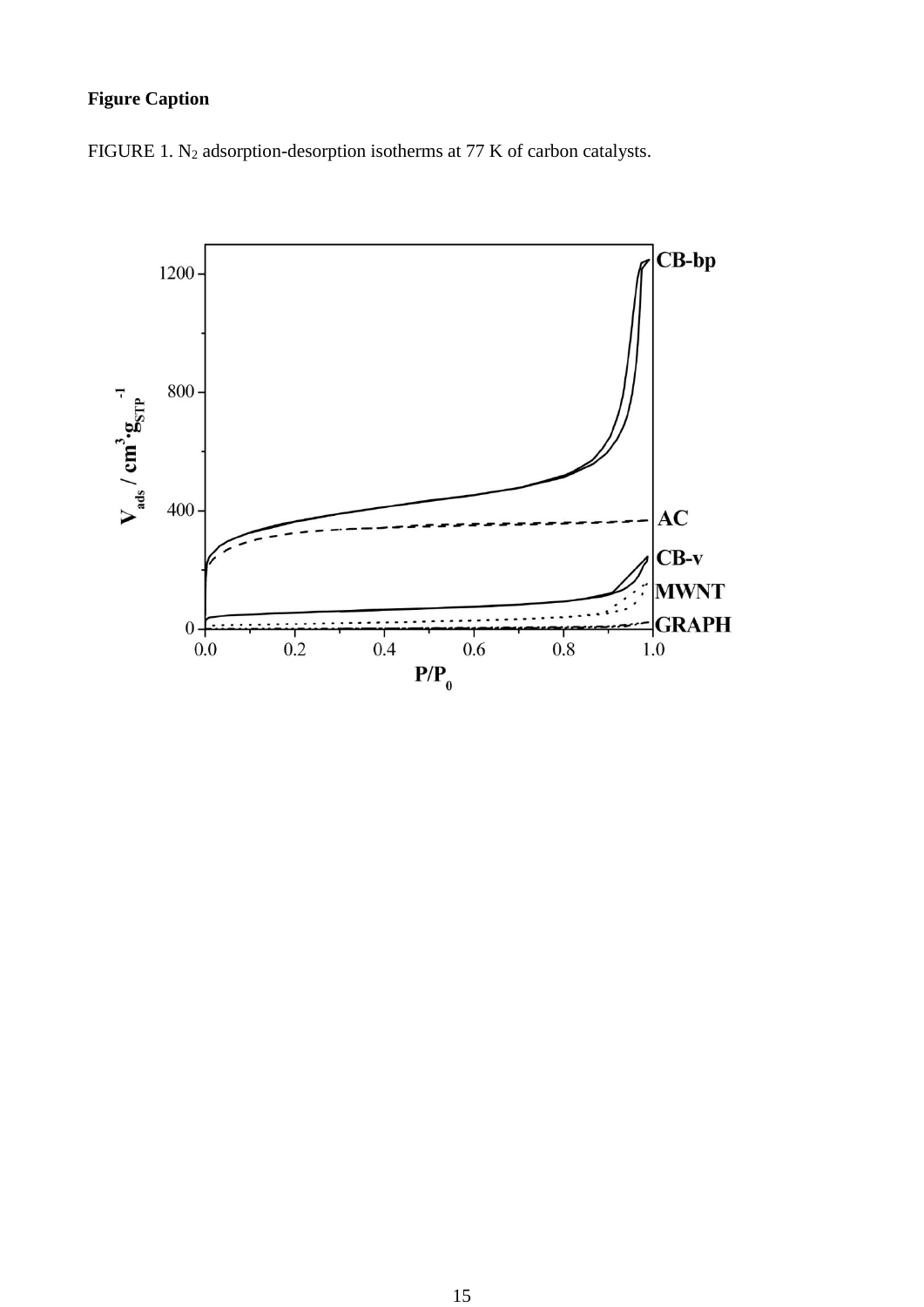Figure 2: TEM images of carbon black catalysts: (a) CB-bp; and (b) CB-v.

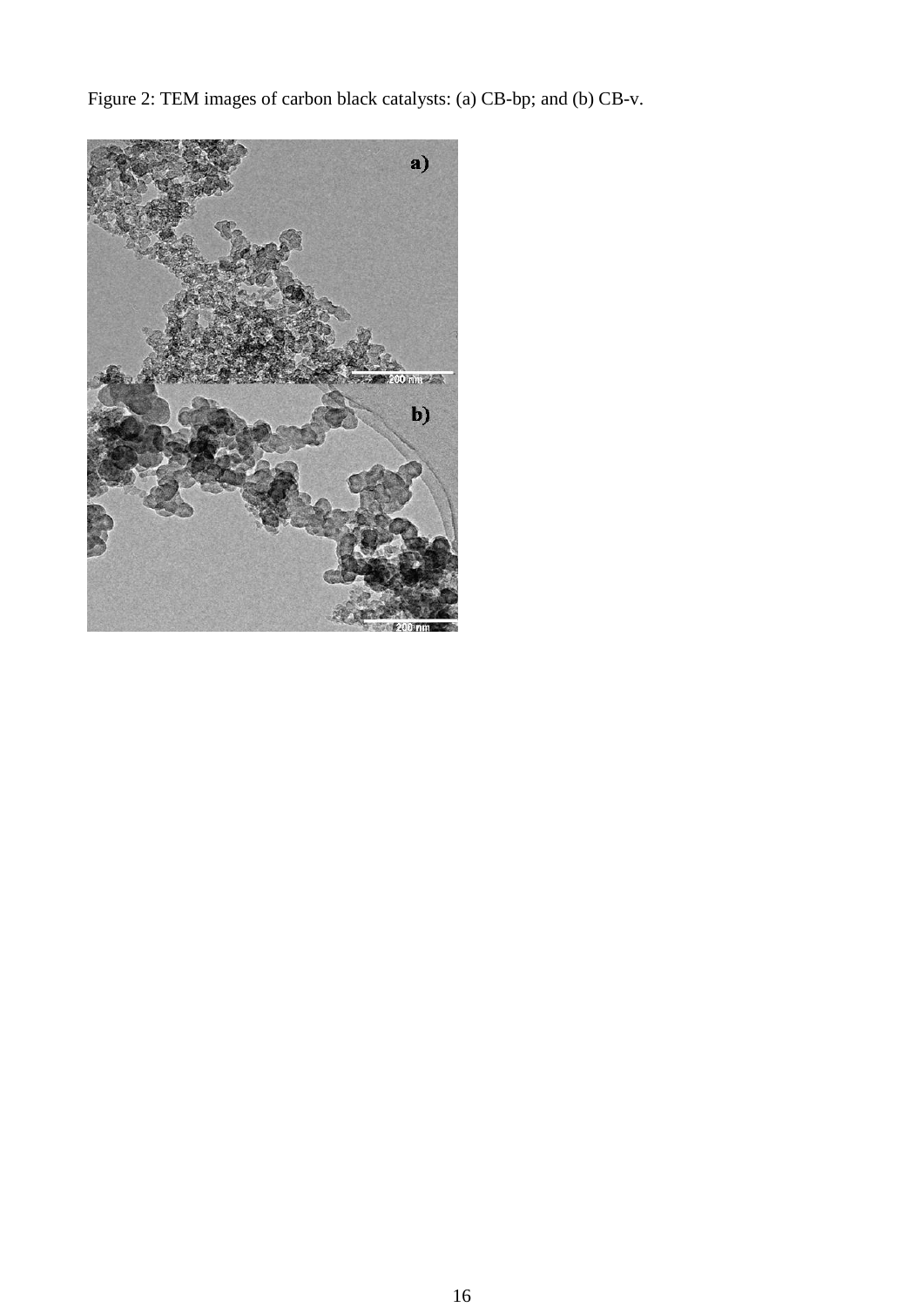Figure 3: TEM images of carbon catalysts: (a) AC; (b) CB-bp; (c) CB-v; and (d) MWNT.

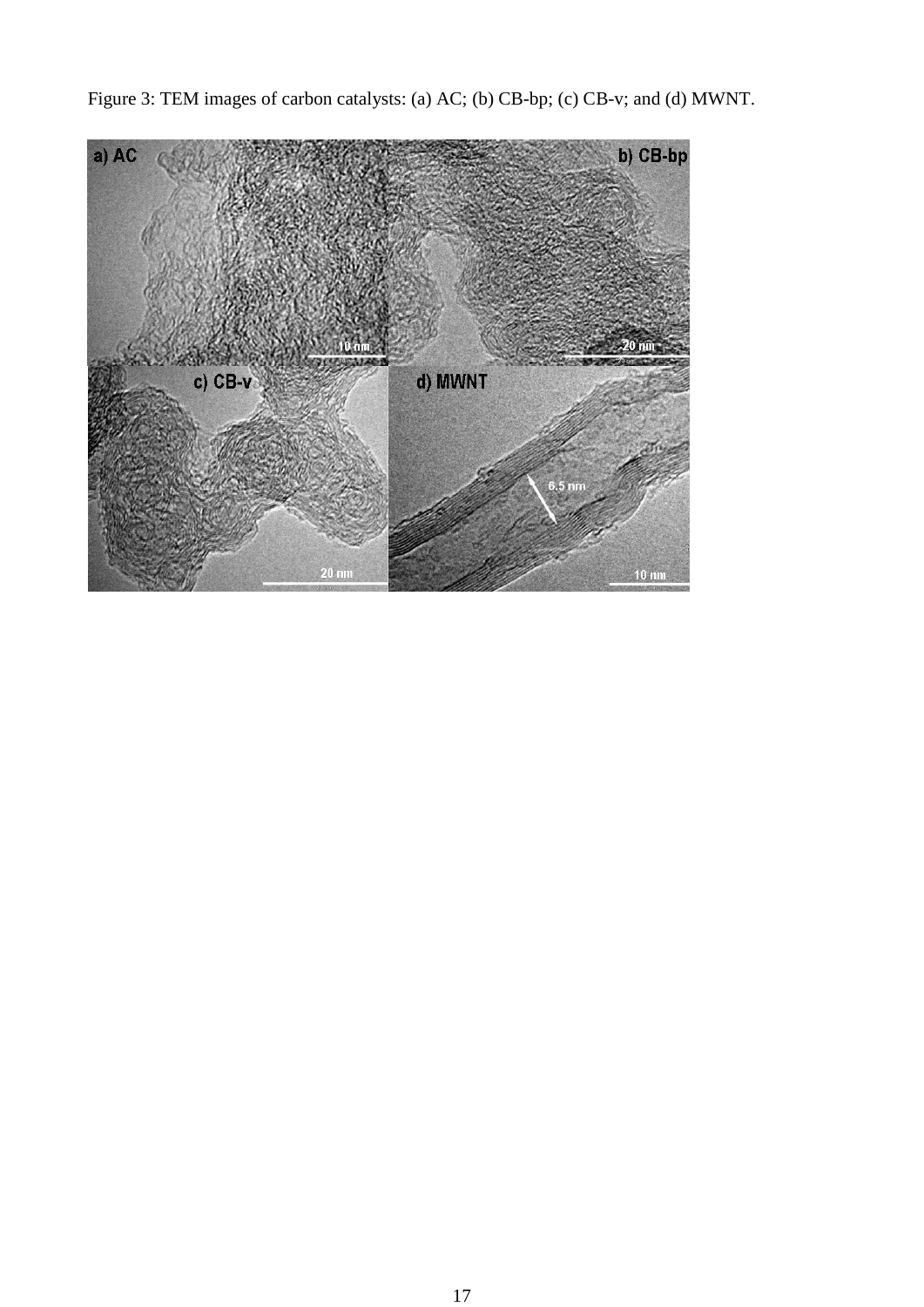